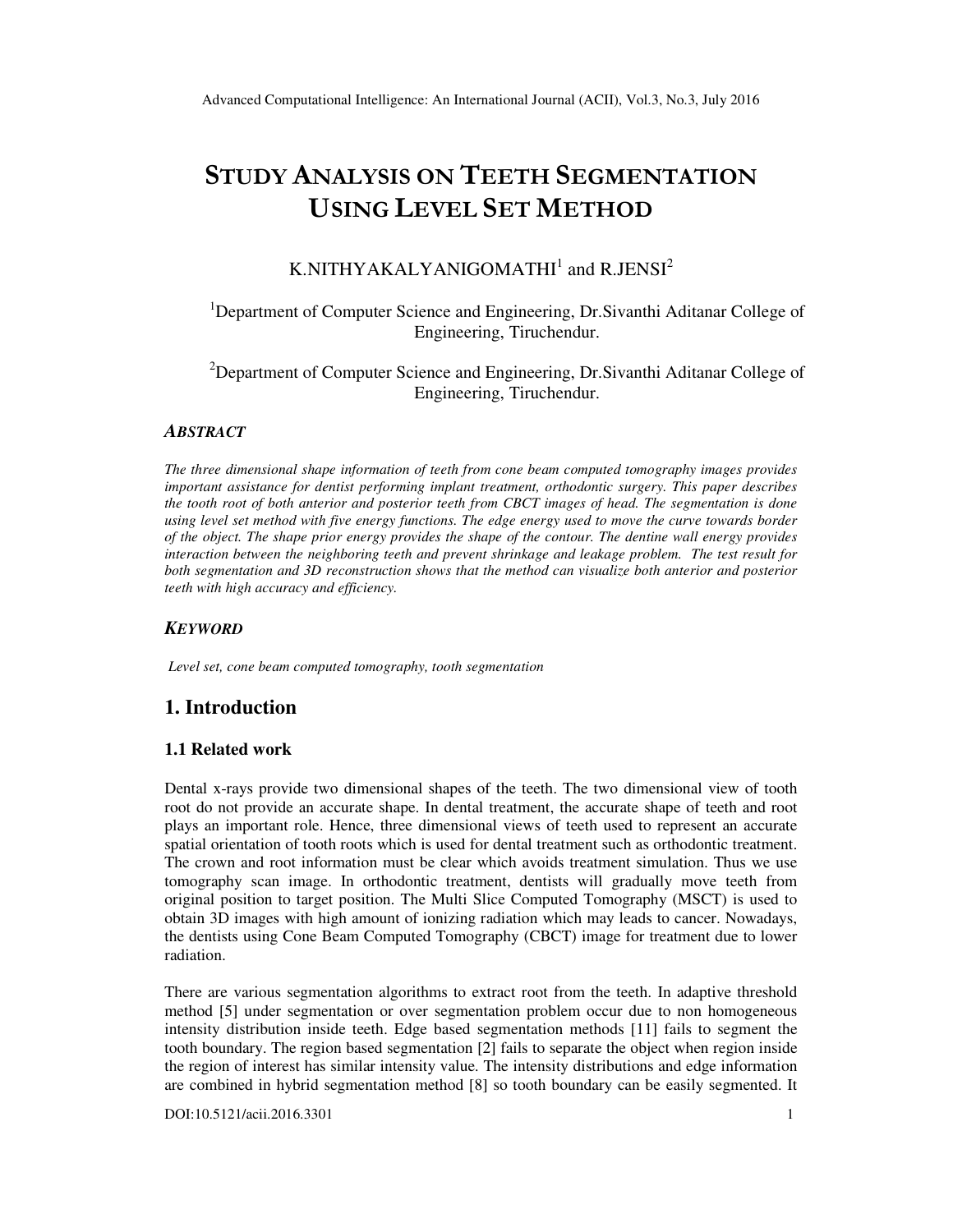fails to avoid shrinking and leakage problem. The extraction of root of the teeth is designed by distance regularized level set evolution (DRLSE) [7]. This method is applied for orthodontic treatment but it fails to segment the small portion of the root [1].

The level set method [3] with five energy function is applied to segment the anterior teeth. In our proposed system we applied these energy functions for both anterior teeth and posterior teeth.

# **2. ENERGY BASED APPROACH**

The adjacent teeth segmentation problem can be avoided by external edge energy which gives the desired edge of the teeth. The tooth root is segment into tooth pulp and tooth dentine. The energy based approach computationally derives to segment the object. Figure 1 show the methodology to segment the teeth.



Figure 1. System model for segmenting the teeth

#### **2.1 GAUSSIAN FILTER**

Images are often corrupted by variation in intensity and illumination value which can not be directly applied so we apply some filter to image. Gaussian smoothing operator is used to blur images and remove detail and noise. Gaussian filter is a non-uniform low pass filter works by using 2D distribution as a point spread function. Gaussian filter is more effective at smoothing image. It has its basis in human visual perception system. Gaussian kernel coefficient are sampled from 2D Gaussian function,

$$
G(x, y) = \frac{1}{2\pi\sigma^2} e^{\Lambda x^2 + y^2} / 2\sigma^2
$$
 (2.1)

In one dimension, Gaussian function is

$$
G(x, y) = \frac{1}{\sqrt{2\pi\sigma^2}} e x^2 / 2\sigma^2
$$
 (2.2)

Where  $\sigma$  is standard deviation of distribution.

# **2.2 LEVEL SET SEGMENTATION**

Level set segmentation is a generic numerical method for evolving fronts in an implicit form. The central idea is to represent the evolving contour using a signed distance function. The distance function is negative inside the curve and positive outside. By choosing a suitable speed function F, we may segment an object in an image. The standard level set segmentation speed function is:

$$
F=1-\epsilon \kappa + \beta (V. \ V \ |VII) \tag{2.3}
$$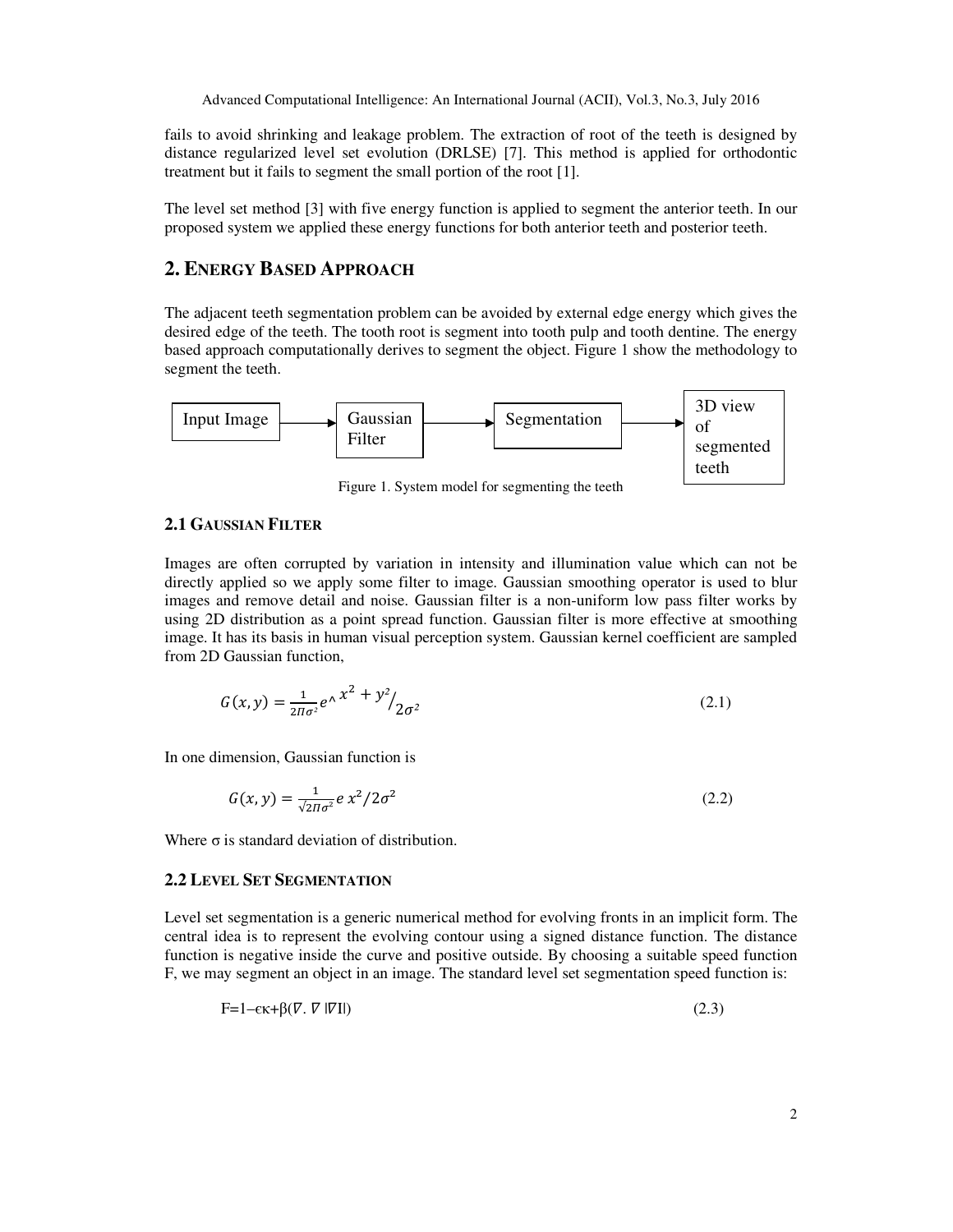Where 1 causes contour to inflate inside the object.

 -єκ (viscosity) term reduces the curvature of the contour. edge attraction term pulls the contour to the edges.

It can be used to efficiently address the problem of curves propagation in an implicit manner. It handles topological changes of the evolving interface. The re-initialization method of level set function fails to assign the original place of contour [6]. According to Dong Xu Ji and Sim Heng Ong [3] the level set function  $\varphi$  can develop shocks, very sharp and flat shape during the evolution, which makes inaccurate computation. To avoid these problems, a common numerical scheme is to assign signed distance function before the evolution and then reshape the function  $\varphi$ periodically during the evolution. Thus the level set is applied with five energy term as shown in Eq. (2.4)

$$
J_R(C) = \lambda_1 J_1(C) + \lambda_2 J_2(C) + \lambda_3 J_3(C) + \lambda_4 J_4(C) + \lambda_5 J_5(C)
$$
\n(2.4)

Where,

 $J_R(C)$  – total energy term to segment the tooth root.  $J_1(C)$  – penalizing energy term.  $J_2(C)$  – the region energy term.  $J_3(C)$  – edge energy term.  $J_4(C)$  – shape prior energy term.  $J_5(C)$  – the dentine wall thickness energy term.  $\lambda_i$  $\lambda_i$  – weight for the i<sup>th</sup> energy term.

According to the energy function the above equation can be rewritten as

$$
J(\varphi) = \lambda_1 J_1(\varphi) + \lambda_2 J_2(\varphi) + \lambda_3 J_3(\varphi) + \lambda_4 J_4(\varphi) + \lambda_5 J_5(\varphi)
$$
\n(2.5)

#### **2.2.1. PENALIZING ENERGY:**

$$
J_1(\varphi) = \int \frac{1}{2} \left( |\nabla \varphi| - 1 \right)^2 dx dy \tag{2.6}
$$

Where  $\nabla$  is the gradient operator. During evolution, the deviation of  $\varphi$  is penalized from signed distance function. This avoids time consuming re-initialization step of level set method.

#### **2.2.2 REGION ENERGY:**

The segmentation is to segment the region into two regions, the object region  $\Omega_1$  and the background region  $\Omega$ . This can be done using the region based model using the intensity distributions difference. The contour is derived by maximizing the likelihood function:

$$
J_0(C)=p(u|C,M_1,M_2)
$$
\n
$$
(2.7)
$$

Where  $p(u|C,M_1,M_2)$  is the joint probability density function for intensities u given the contour C and the two models. The intensity distribution within each region and the contour C is the zero level of the SDF  $\varphi$  is shown in Eq. (2.8).

$$
J_2(\varphi) = \int -\ln(p_1(u(x,y))\Omega_1)H(-\varphi)dx dy + \int -\ln(p_2(u(x,y))\Omega_2)(1-H(-\varphi))dxdy
$$
\n(2.8)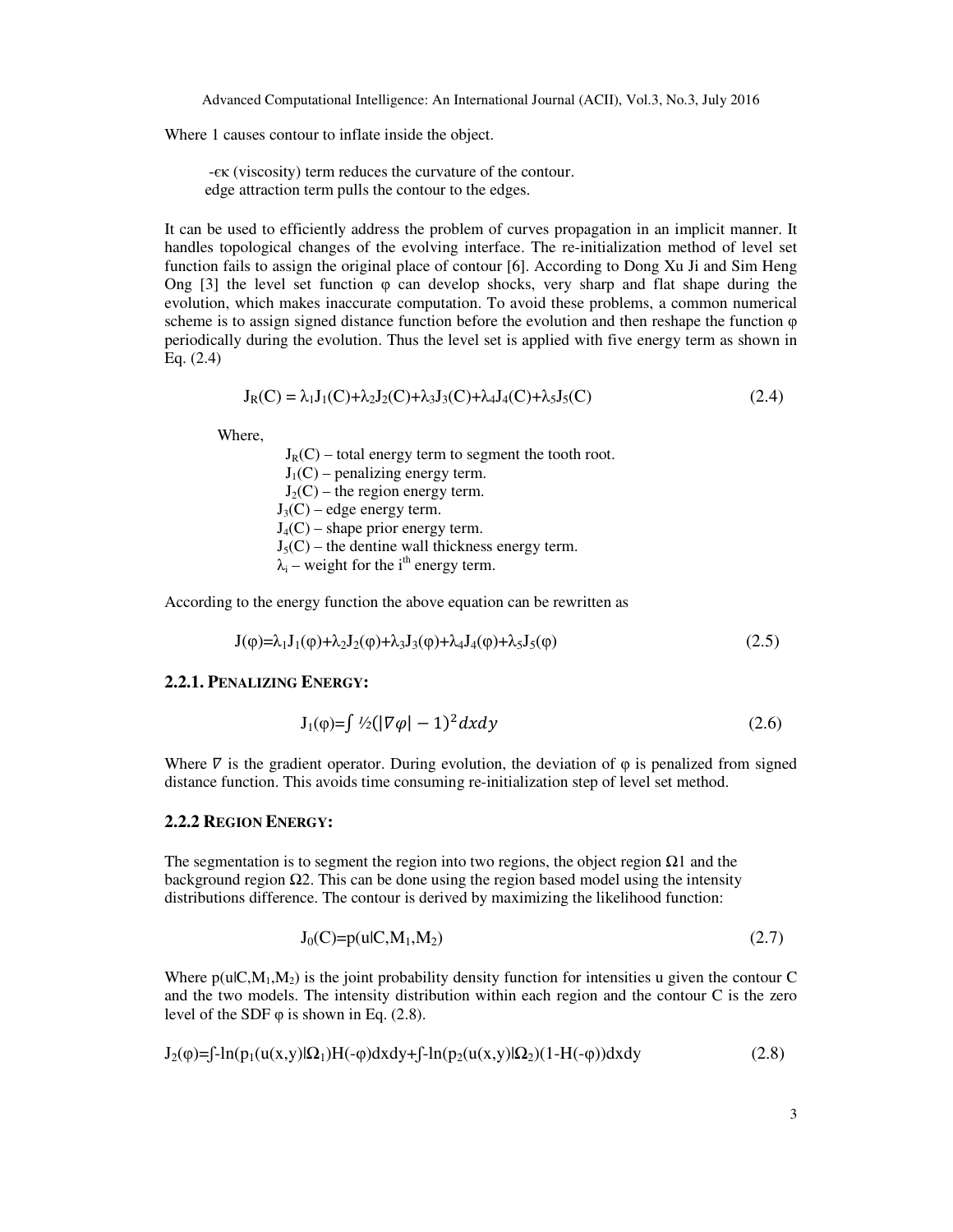#### **2.2.3 EDGE ENERGY:**

The edge based term pulls the contour C to the edges of the image. This is evaluated by minimizing the following functional:

$$
J_3(\varphi) = f_C g ds \tag{2.9}
$$

Where ds represent the Euclidean arc length of C, φ is the SDF of C.

$$
J_3(\varphi) = \int_{\Omega} g \delta(\varphi) | \nabla \varphi| dxdy \tag{2.10}
$$

Where g is the positive and decreasing function serving as an edge detector and  $\delta$  is the smoothed dirac function given by,

$$
\delta_{\epsilon}(z) = 1/2\epsilon[1 + \cos(\Pi z/\epsilon)], \text{if } |z| < = \epsilon \tag{2.11}
$$

### **2.2.4 SHAPE PRIOR ENERGY:**

The shape prior term is used to evolve the contour C to the final segmentation contour  $C_0$  in Eq. (2.12). The point model is used to derive the boundaries of the shape [10]. The equal weights are given to all pixels in shape prior [4].

$$
J_4(C) = \int_C \varphi_0^2(x, y) \, ds \tag{2.12}
$$

Where  $\varphi_0$  is the SDF of the segmented tooth region of previous slice,  $\varphi$  is the SDF of C.

$$
J_4(\phi) = \int_{\Omega} \phi_0^2(x, y) \, \delta(\phi) \, |\nabla \phi| \, ds \tag{2.13}
$$

# **2.2.5 DENTINE WALL THICKNESS ENERGY:**

The dentine is the area between the enamel and the tooth. The tooth pulp is used to refine the contour by penalizing the tooth dentine thickness where the dentine wall is thin. Define  $D((x,y),C_p)$  as the distance between a point and the curve  $C_p$ , and  $D(C,C_p)$  as the collection of all such distance of points on C. D<sub>avg</sub> denotes the average value of  $D_{thin}(x,y)$ .

$$
\varphi_t(x, y) = \varphi_p(x, y) - D_{avg} \tag{2.14}
$$

Where  $\varphi_p(x,y)$  is the SDF of the contour of the tooth pulp  $C_p$ ,  $\varphi_t(x,y)$  is the SDF of the shape which is an enlarged version of the tooth pulp.

$$
J_5(\phi) = \int_{\Omega} \phi_t(H(\phi_t) - H(\phi)) dx dy
$$
 (2.15)

4

#### **2.2.6 OVERALL ENERGY FUNCTIONAL:**

Summing up five energy function is shown in Eq. (2.16).

$$
J(\varphi) = \lambda_1 \int_{\Omega} J_2 \left( |V \varphi| - 1 \right)^2 dx dy +
$$
  
\n
$$
\lambda_2 \left( \int_{\Omega} - \ln (p_1) H(-\varphi) dx dy + \int_{\Omega} - \ln (p_2) (1 - H(-\varphi)) dx dy \right) + \lambda_3 \int_{\Omega} g \delta(\varphi) |V \varphi| dx dy
$$
  
\n
$$
+ \lambda_4 \int_{\Omega} \varphi_0^2 \delta(\varphi) |V \varphi| dx dy + \lambda_5 \int_{\Omega} \varphi_t (H(\varphi_t) - H(\varphi)) dx dy.
$$
\n(2.16)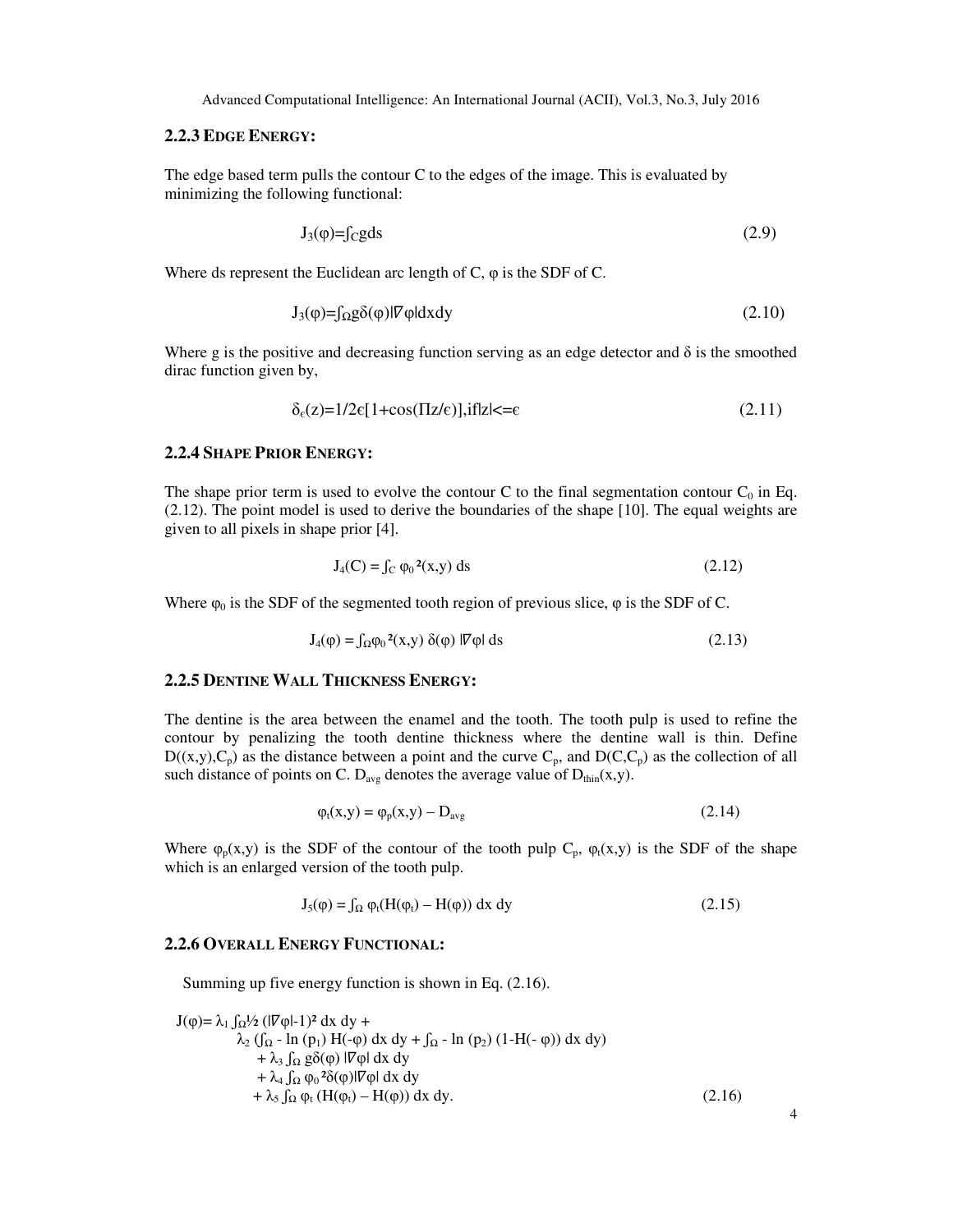This energy function leads to 1000 iteration to segment the object in the image. In evolution of This energy function leads to 1000 iteration to segment the object in the image. In evolution of this iteration the contour will shrink to reach the boundary of the teeth. The iteration value is based on the value of shape prior term.

#### **2.3 3D RECONSTRUCTION**

3D reconstruction is the process of capturing the shape and appearance of tooth from various slices. The dentistry requires accurate 3D representation of the teeth and jaw for diagnostic and treatment purposes. It is based on the shading of the image, 3D points and smoothness of the image. The accuracy of teeth is increased using shape from shading with 2D PCA shape priors. The accurate segmentation of the root of a buried tooth such as buried upper canine and the The accurate segmentation of the root of a buried tooth such as buried upper canine and the neighboring teeth structures provides orthodontics a clear 3D anatomic map for simulating trajectories and pathways for moving the buried canine into the dental arch. The segmented individual teeth of every slice of CBCT scan image is combined together to form a 3D complete view of teeth. reconstruction is the process of capturing the shape and appearance of tooth from various<br>es. The dentistry requires accurate 3D representation of the teeth and jaw for diagnostic and<br>tment purposes. It is based on the sha the buried canine into the dental arch. The segmented<br>
S scan image is combined together to form a 3D complete<br>
S<br>
S<br>
patients CBCT scanner rotates around , No.3, July 2016<br>mage. In evolution of<br>mage. In evolution of<br>the iteration value is<br>of tooth from various<br>we for diagnostic and<br>demothness of the<br>D PCA shape priors.<br>upper canine and the<br>map for simulating<br>form a 3D compl This energy function leads to 1000 iteration to exgent the object in the image. In evolution of<br>this iteration the contour will shrink to reach the boundary of the teeth. The iteration value is<br>based on the value of shape

# **3. EXPERIMENTS AND RESULTS**

We have applied this procedure for 12 patients CBCT scan image. CBCT scanner rotates around patient's head obtaining up to nearly 600 distinct slice images. The Gaussian filter is applied first to remove noise as shown in Figure 2 2. We choose Gaussian filter of size 15 x 15 and standard deviation 1.5 to suppress noise.



Figure 2: Original CBCT scan image and smoothing image

The level set method is applied to each slicing image and the result is saved in database. The The level set method is applied to each slicing image and the result is saved in database. The contour is drawn using volume along with surface of image [12]. The data aspect ratio determines the relative scaling units. First we segment the crown and then root.

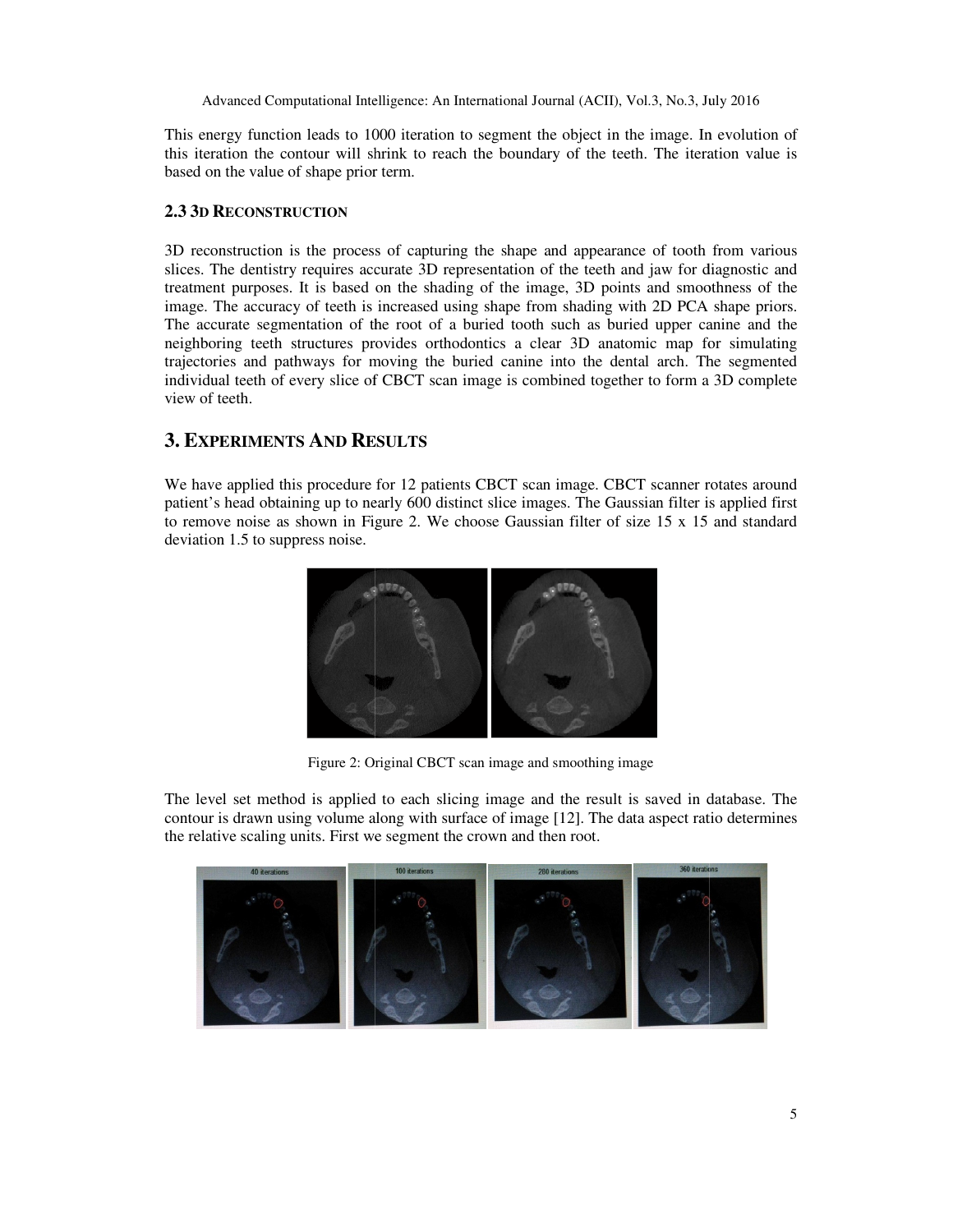Advanced Computational Intelligence: An International Journal (ACII), Vol.3, No.3, July 2016



Figure 3. Red line displays the segmentation results for single slice.

The coupled level set method is used to segment the crown and tooth dentine contour is used to segment the root. The segmentation is applied from initial slice to root tip for individual teeth as The coupled level set method is used to segment the crown and tooth dentine contour is used to segment the root. The segmentation is applied from initial slice to root tip for individual teeth as shown in Figure 3. This se is done using matlab. Collection of segmented results in three dimensional axial views display the teeth. We applied this segmentation technique for posterior teeth which have multiple roots. The average time consume per teeth is 228 s. roots. The average time consume per teeth is 228 s.



Figure 4. 3D view of premolar teeth

# **4. CONCLUSION**

This study presents a level set algorithm to detect the contour of the anterior and posterior teeth. This study presents a level set algorithm to detect the contour of the anterior and posterior teeth.<br>In this method the topology tooth changes when root splits. The average time consume is less in this method than the Dong Xu Ji method. The accuracy of segmentation depends on image quality. The tooth dentine wall avoids leakage problem. The shape and intensity value avoids shrinking problem. The adjacent teeth are segmented carefully. The root profile value may be varying for each individual tooth. Thus this can be improved by the gray value distribution around the root. Using this method we try to segment the whole tooth set of the patient by which dentist can improve treatment process. This method provides more accurate and robust segmentation results for both anterior and posterior teeth of the patients. In future automatic segmentation technique is created to detect the tooth, thus the dentistry can easily diagnosis the treatment in timely manner. each individual tooth. Thus this can be improved by the gray value distribution poot. Using this method we try to segment the whole tooth set of the patient by which improve treatment process. This method provides more acc Computational Intelligence: An International Journal (ACI), Vol.3, No.3, July 2016<br>
The strategy of the strategy of the computation results for single slice,<br>
Figure 3. Real time displays the segmentation results for singl presents a level set algorithm to detect the contour of the anterior and posterior teeth.<br>nod the topology tooth changes when root splits. The average time consume is less in<br>d than the Dong Xu Ji method. The accuracy of s